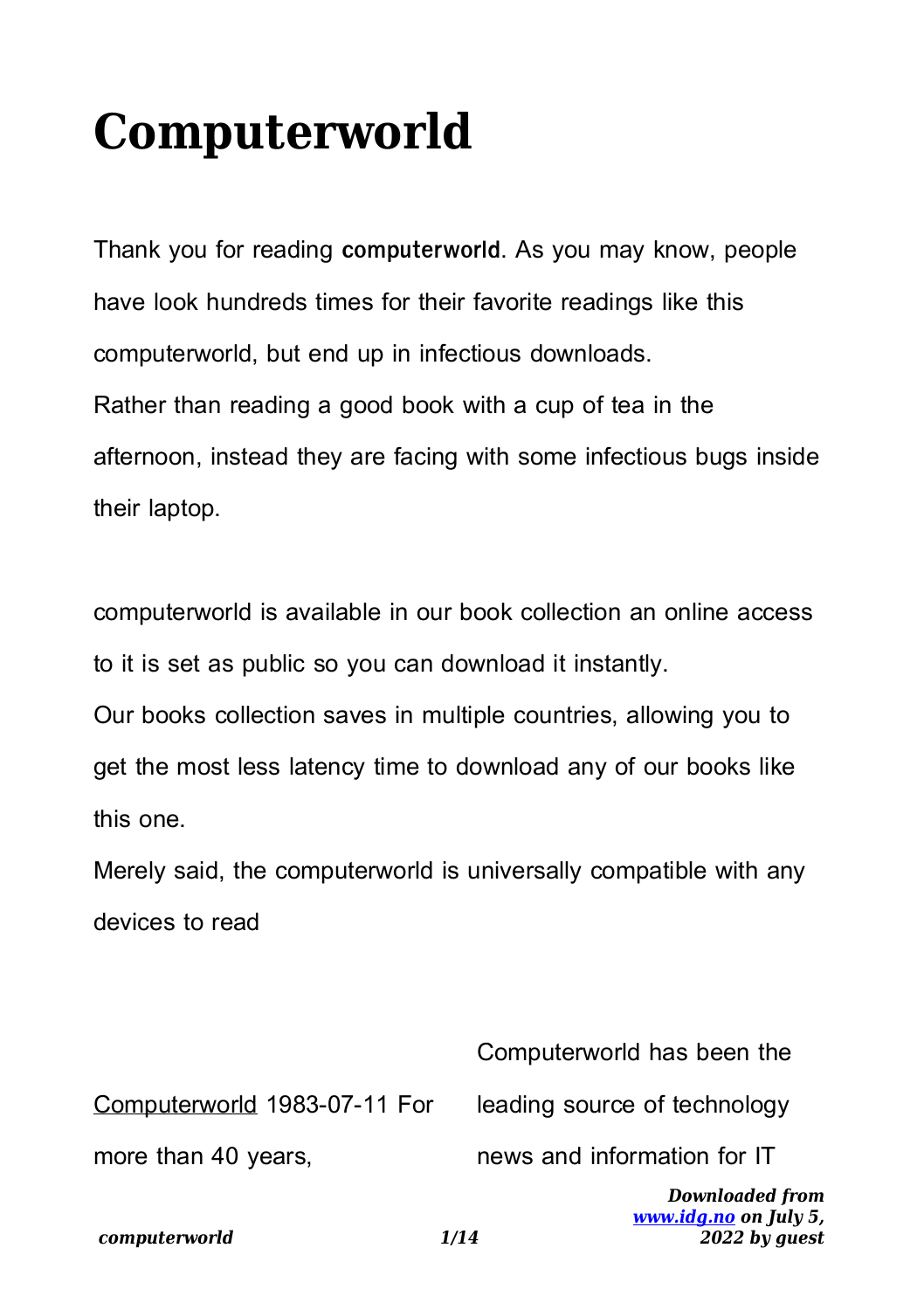influencers worldwide.

Computerworld's award-winning Web site (Computerworld.com). twice-monthly publication, focused conference series and custom research form the hub of the world's largest global IT media network.

Computerworld 1999-01-25 For more than 40 years, Computerworld has been the leading source of technology news and information for IT influencers worldwide.

Computerworld's award-winning Web site (Computerworld.com), twice-monthly publication, focused conference series and custom research form the hub of the world's largest global IT media network.

**Computerworld** 1988 For more than 40 years, Computerworld has been the leading source of technology news and information for IT influencers worldwide. Computerworld's award-winning Web site (Computerworld.com), twicemonthly publication, focused conference series and custom research form the hub of the world's largest global IT media network.

*Downloaded from* Computerworld 1985-03-25 For more than 40 years, Computerworld has been the leading source of technology news and information for IT influencers worldwide. Computerworld's award-winning Web site (Computerworld.com),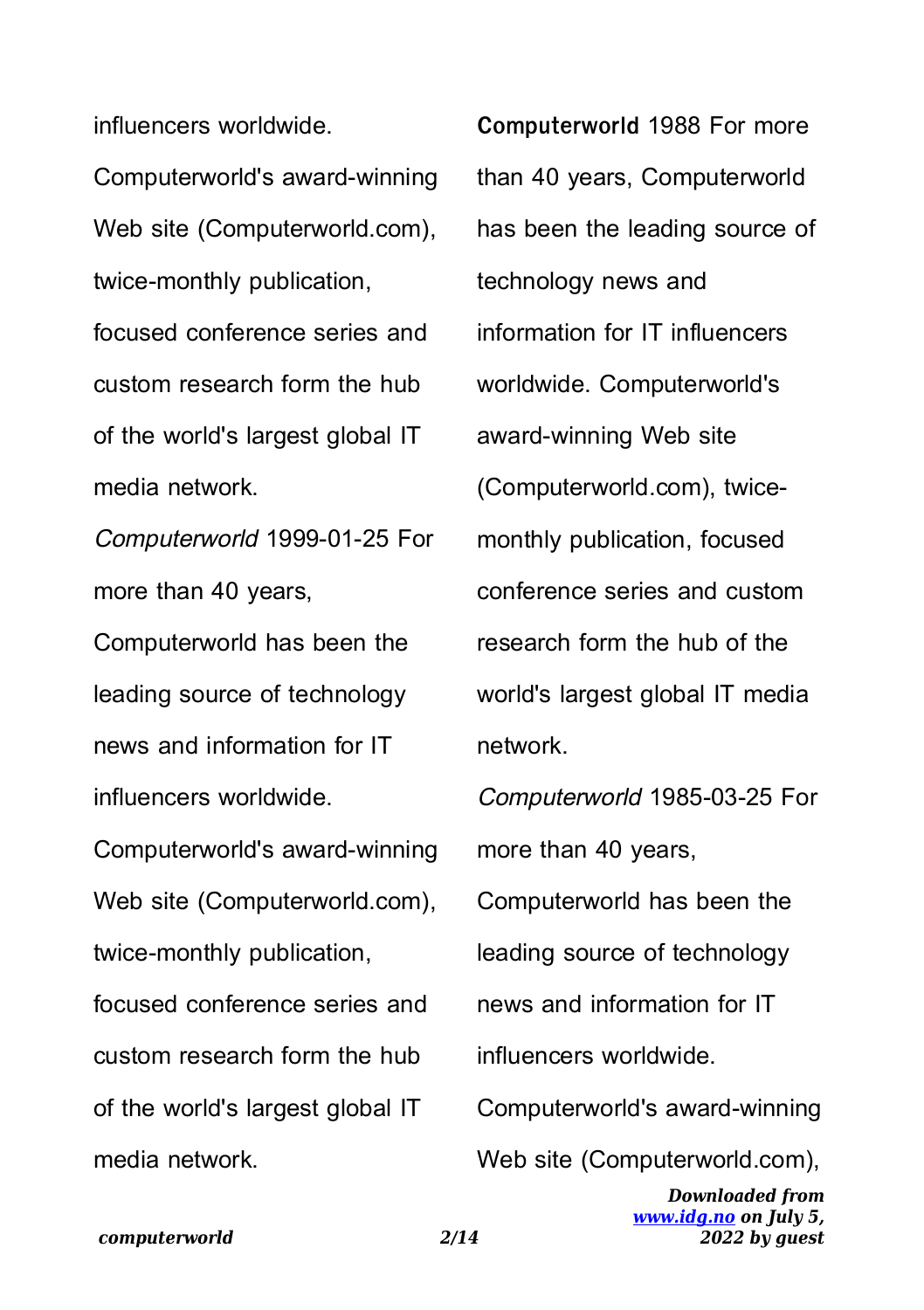twice-monthly publication, focused conference series and custom research form the hub of the world's largest global IT media network.

Computerworld 1984-12-24 For more than 40 years, Computerworld has been the leading source of technology news and information for IT influencers worldwide. Computerworld's award-winning Web site (Computerworld.com), twice-monthly publication, focused conference series and custom research form the hub of the world's largest global IT media network.

**Computerworld** 2001-12-10 For more than 40 years, Computerworld has been the

*Downloaded from* leading source of technology news and information for IT influencers worldwide. Computerworld's award-winning Web site (Computerworld.com), twice-monthly publication, focused conference series and custom research form the hub of the world's largest global IT media network. Computerworld 1994-01-24 For more than 40 years, Computerworld has been the leading source of technology news and information for IT influencers worldwide. Computerworld's award-winning Web site (Computerworld.com), twice-monthly publication, focused conference series and custom research form the hub

> *[www.idg.no](http://www.idg.no) on July 5, 2022 by guest*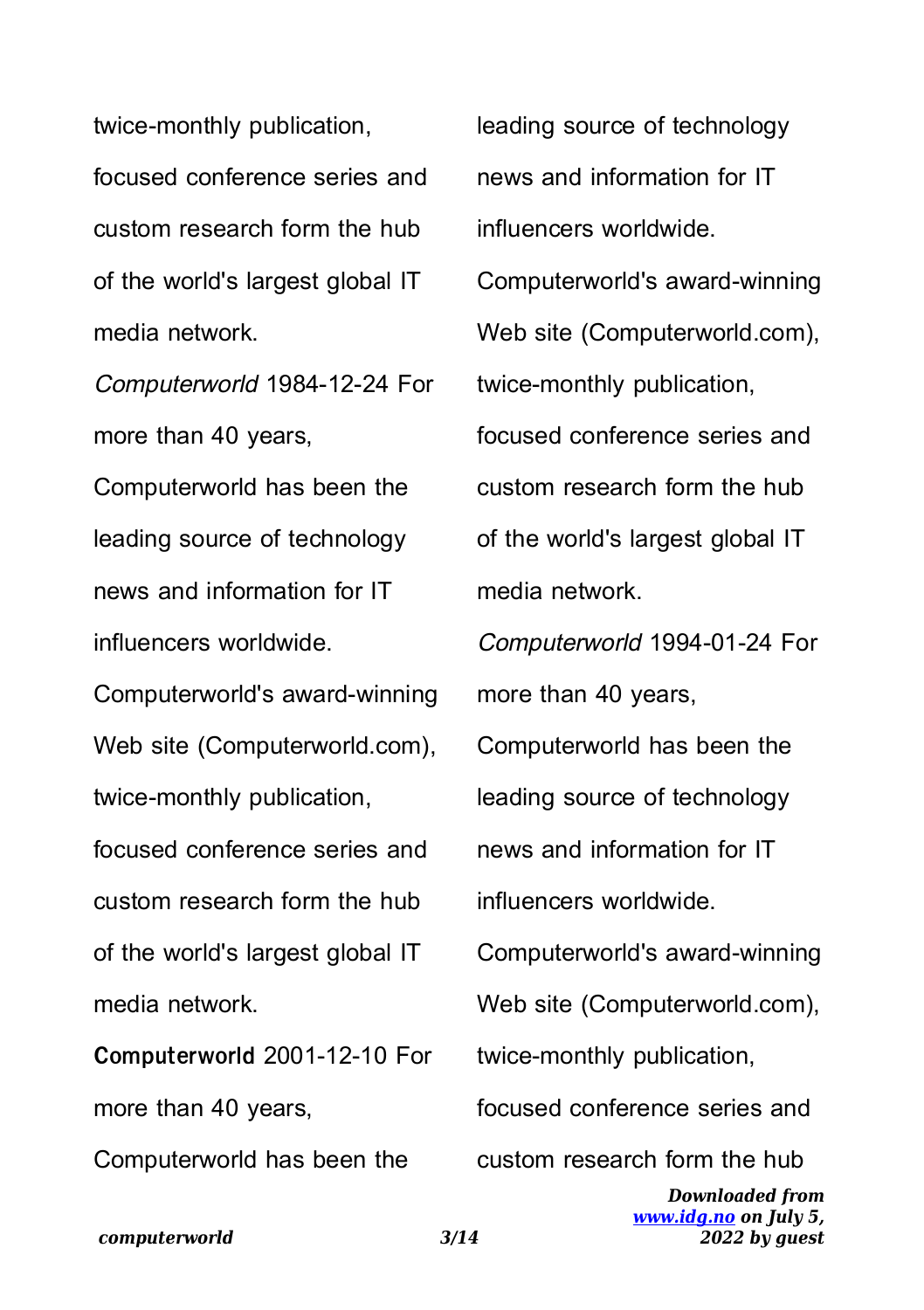of the world's largest global IT media network.

Computerworld 1999-08-16 For more than 40 years, Computerworld has been the

leading source of technology news and information for IT influencers worldwide.

Computerworld's award-winning Web site (Computerworld.com), twice-monthly publication, focused conference series and custom research form the hub of the world's largest global IT media network.

Computerworld 1988-02-08 For more than 40 years, Computerworld has been the leading source of technology news and information for IT influencers worldwide.

Computerworld's award-winning Web site (Computerworld.com), twice-monthly publication, focused conference series and custom research form the hub of the world's largest global IT media network. Computerworld 1980-10-20 For more than 40 years, Computerworld has been the leading source of technology news and information for IT influencers worldwide. Computerworld's award-winning Web site (Computerworld.com), twice-monthly publication, focused conference series and custom research form the hub of the world's largest global IT media network.

*Downloaded from [www.idg.no](http://www.idg.no) on July 5,* **Computerworld** Alfred Elton Van

*2022 by guest*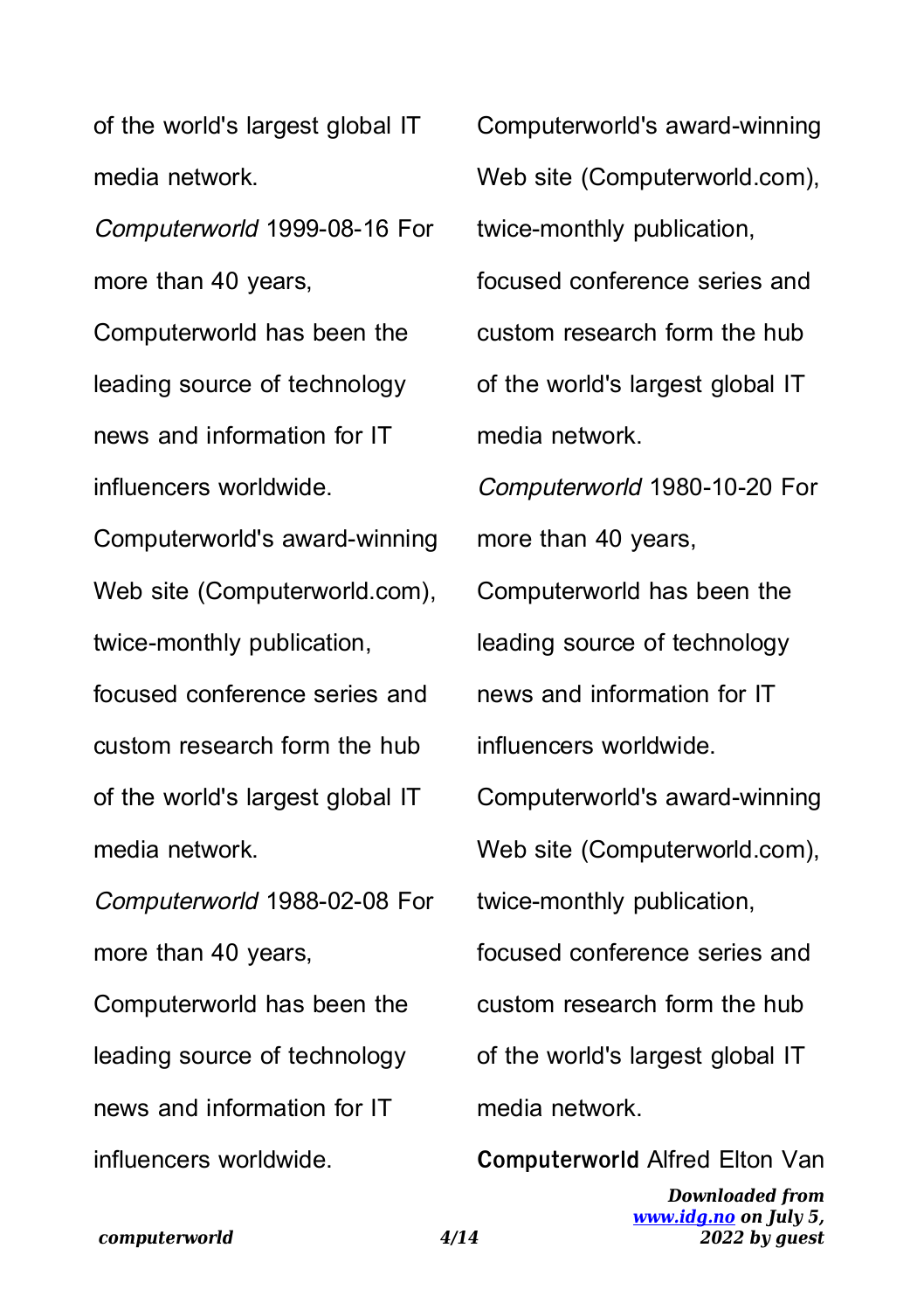## Vogt 1983

**Computerworld** 1986-01-13 For more than 40 years, Computerworld has been the leading source of technology news and information for IT influencers worldwide.

Computerworld's award-winning Web site (Computerworld.com), twice-monthly publication, focused conference series and custom research form the hub of the world's largest global IT media network.

Computerworld 1977-09-26 For more than 40 years, Computerworld has been the leading source of technology news and information for IT influencers worldwide. Computerworld's award-winning Web site (Computerworld.com), twice-monthly publication, focused conference series and custom research form the hub of the world's largest global IT media network. **Computerworld** 1996-09-09 For more than 40 years, Computerworld has been the leading source of technology news and information for IT influencers worldwide. Computerworld's award-winning Web site (Computerworld.com), twice-monthly publication, focused conference series and

custom research form the hub of the world's largest global IT media network.

**Computerworld** 1980-12 For more than 40 years,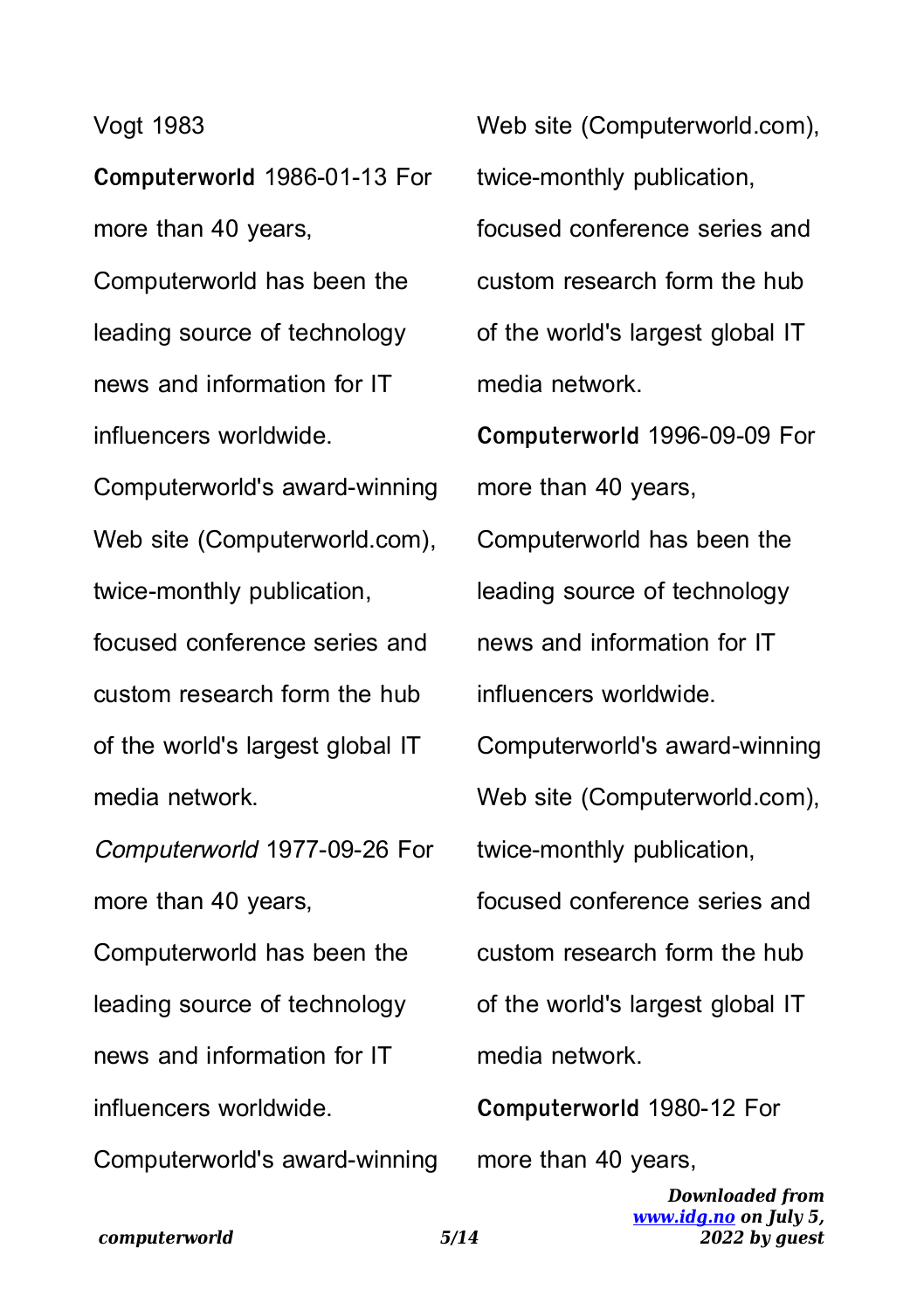Computerworld has been the leading source of technology news and information for IT influencers worldwide.

Computerworld's award-winning Web site (Computerworld.com), twice-monthly publication, focused conference series and custom research form the hub of the world's largest global IT media network.

**Computerworld** 2000-03-06 For more than 40 years,

Computerworld has been the leading source of technology news and information for IT influencers worldwide.

Computerworld's award-winning Web site (Computerworld.com), twice-monthly publication, focused conference series and

custom research form the hub of the world's largest global IT media network. Computerworld 1985-07-22 For more than 40 years, Computerworld has been the leading source of technology news and information for IT influencers worldwide. Computerworld's award-winning Web site (Computerworld.com), twice-monthly publication, focused conference series and custom research form the hub of the world's largest global IT media network. Computerworld 1993-11-01 For more than 40 years, Computerworld has been the leading source of technology news and information for IT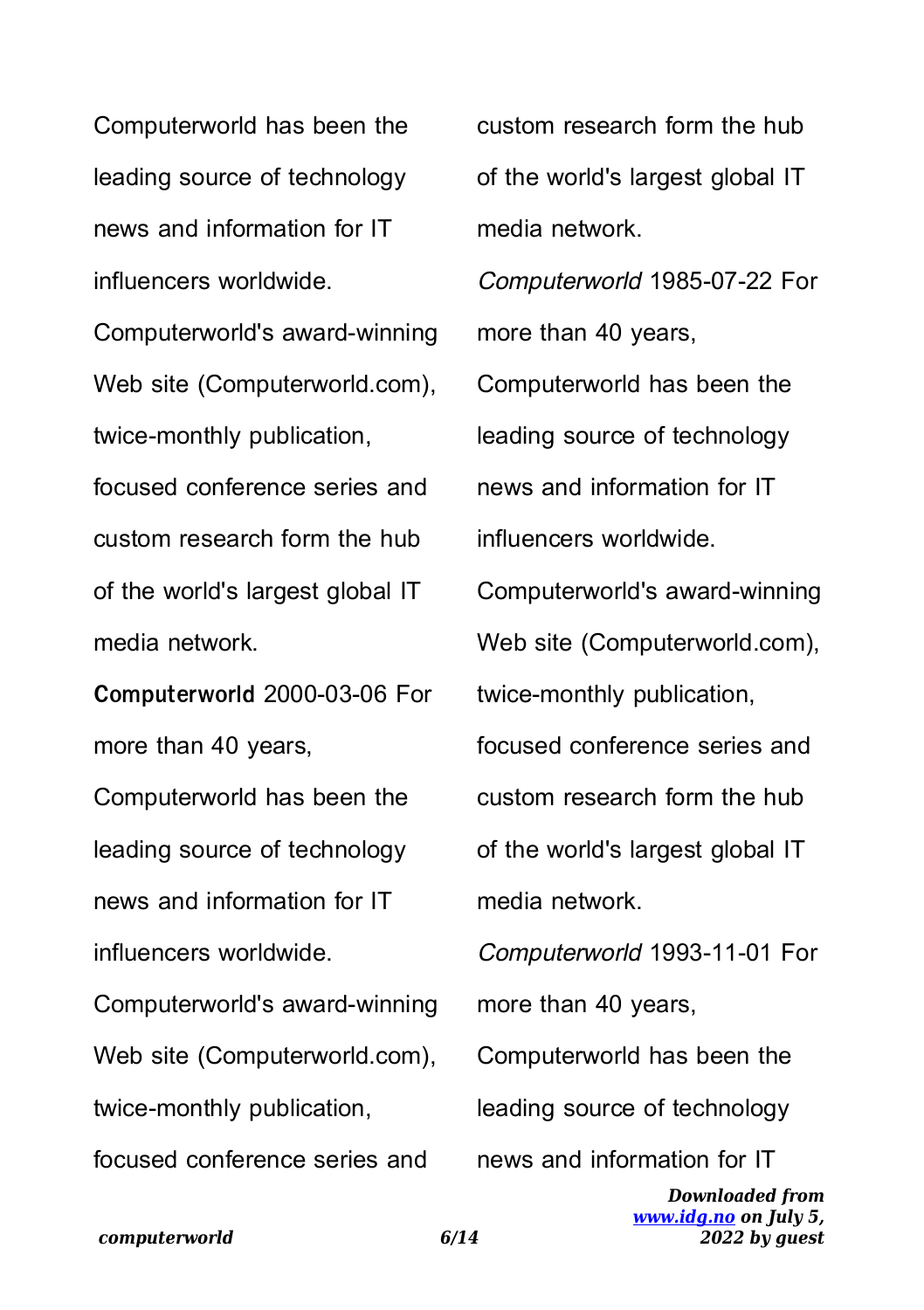influencers worldwide.

Computerworld's award-winning Web site (Computerworld.com). twice-monthly publication, focused conference series and custom research form the hub of the world's largest global IT media network.

**Computerworld** 1993-08-23 For more than 40 years, Computerworld has been the leading source of technology news and information for IT influencers worldwide.

Computerworld's award-winning Web site (Computerworld.com), twice-monthly publication, focused conference series and custom research form the hub of the world's largest global IT media network.

Computerworld 1999-03-15 For more than 40 years, Computerworld has been the leading source of technology news and information for IT influencers worldwide. Computerworld's award-winning Web site (Computerworld.com), twice-monthly publication, focused conference series and custom research form the hub of the world's largest global IT media network.

**Computerworld** 1980-05-05 For more than 40 years, Computerworld has been the leading source of technology news and information for IT influencers worldwide. Computerworld's award-winning Web site (Computerworld.com),

> *Downloaded from [www.idg.no](http://www.idg.no) on July 5, 2022 by guest*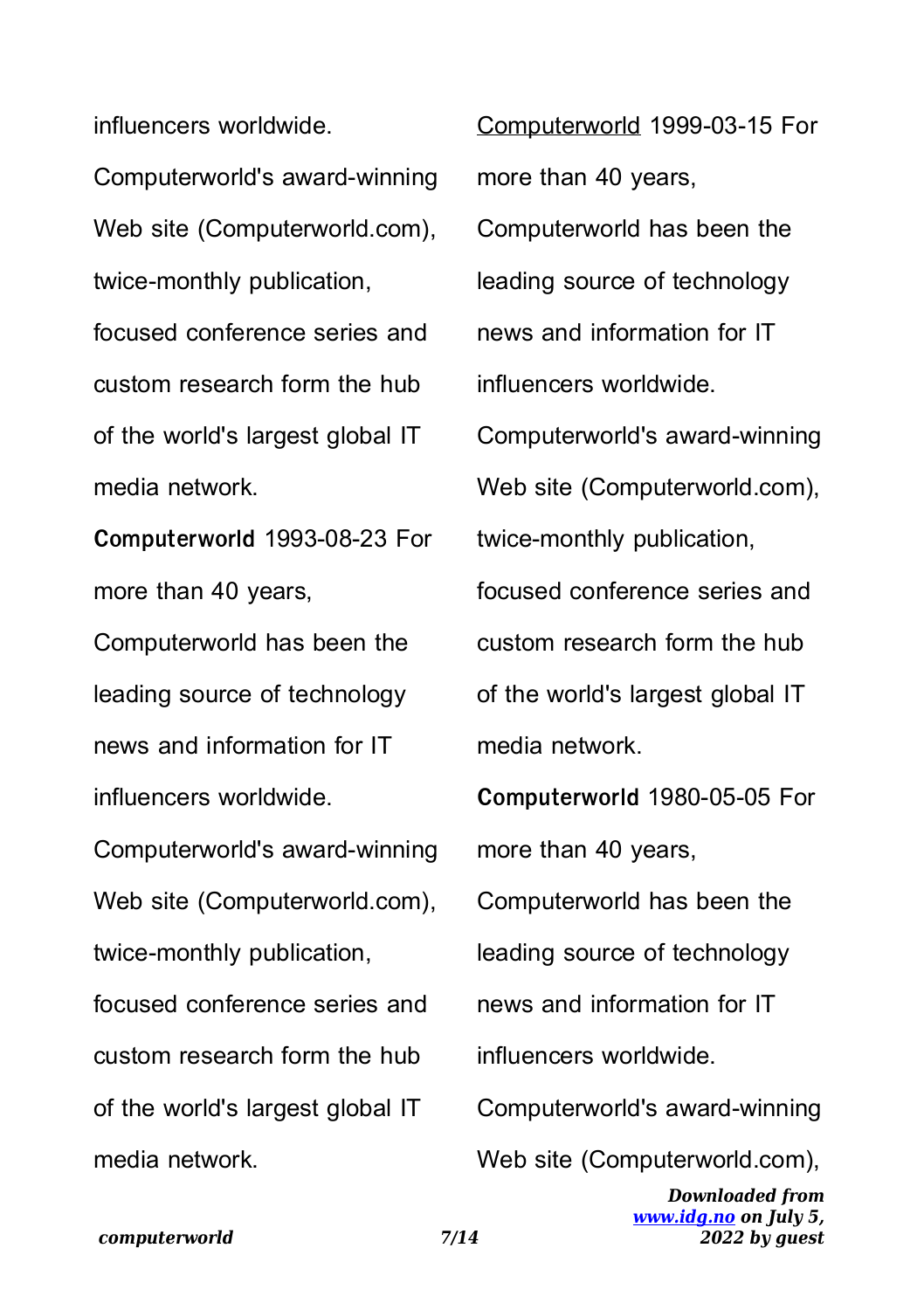twice-monthly publication, focused conference series and custom research form the hub of the world's largest global IT media network.

Computerworld 2000-05-22 For more than 40 years, Computerworld has been the leading source of technology news and information for IT influencers worldwide. Computerworld's award-winning Web site (Computerworld.com), twice-monthly publication, focused conference series and custom research form the hub of the world's largest global IT media network. **Computerworld** 1985-09-30 For

more than 40 years, Computerworld has been the leading source of technology news and information for IT influencers worldwide. Computerworld's award-winning Web site (Computerworld.com), twice-monthly publication, focused conference series and custom research form the hub of the world's largest global IT media network. **Computerworld** 1987-03-02 For more than 40 years, Computerworld has been the

leading source of technology

news and information for IT

influencers worldwide.

Computerworld's award-winning

Web site (Computerworld.com),

twice-monthly publication,

focused conference series and

custom research form the hub

*Downloaded from [www.idg.no](http://www.idg.no) on July 5, 2022 by guest*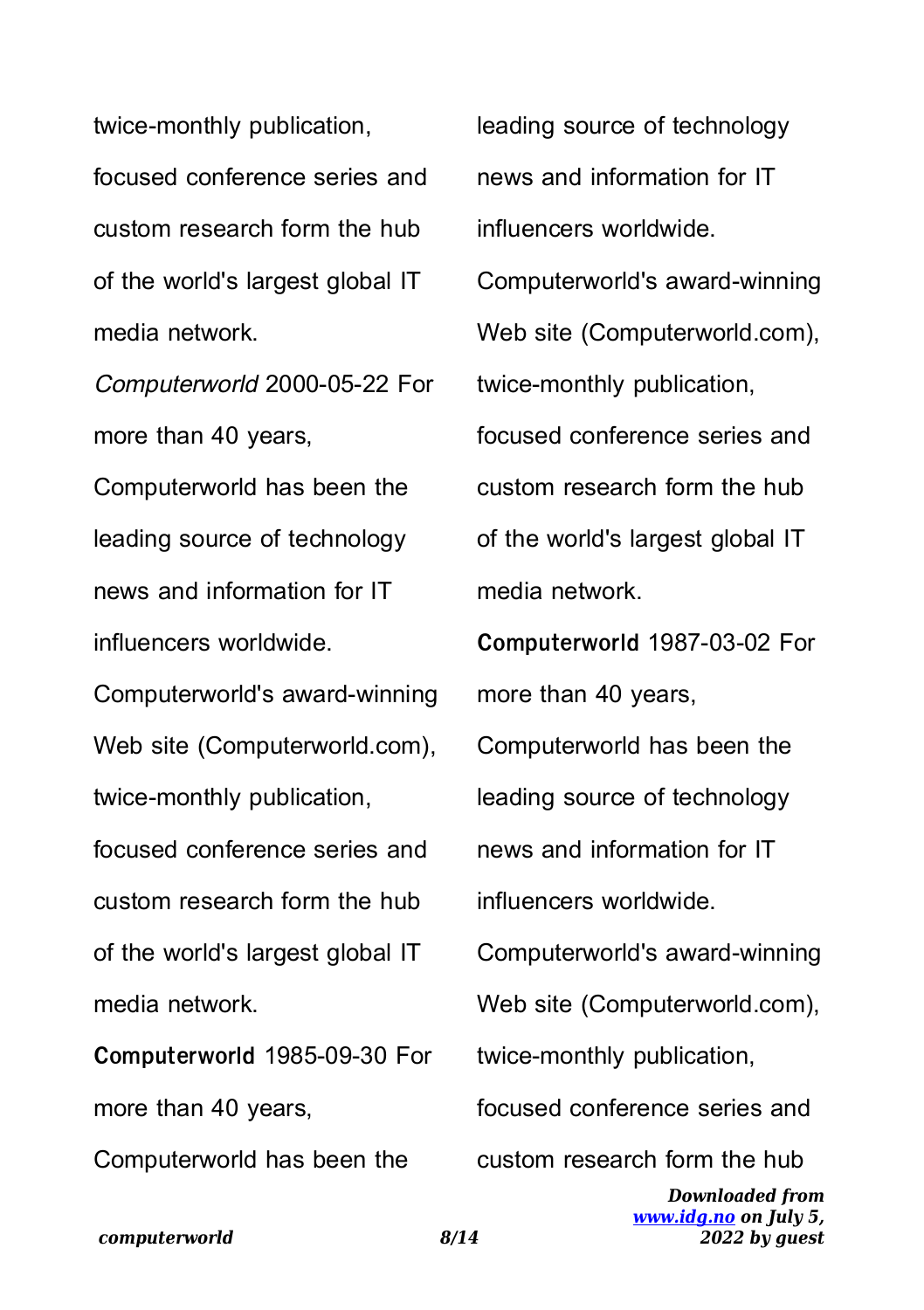of the world's largest global IT media network.

Computerworld 1993-06-21 For more than 40 years, Computerworld has been the

leading source of technology news and information for IT influencers worldwide.

Computerworld's award-winning Web site (Computerworld.com), twice-monthly publication, focused conference series and custom research form the hub of the world's largest global IT media network.

Computerworld 1981-10-26 For more than 40 years, Computerworld has been the leading source of technology news and information for IT influencers worldwide.

Computerworld's award-winning Web site (Computerworld.com), twice-monthly publication, focused conference series and custom research form the hub of the world's largest global IT media network. Computerworld 1986-10-27 For more than 40 years, Computerworld has been the leading source of technology news and information for IT influencers worldwide. Computerworld's award-winning Web site (Computerworld.com), twice-monthly publication, focused conference series and custom research form the hub of the world's largest global IT media network.

Computerworld 1984-05-21 For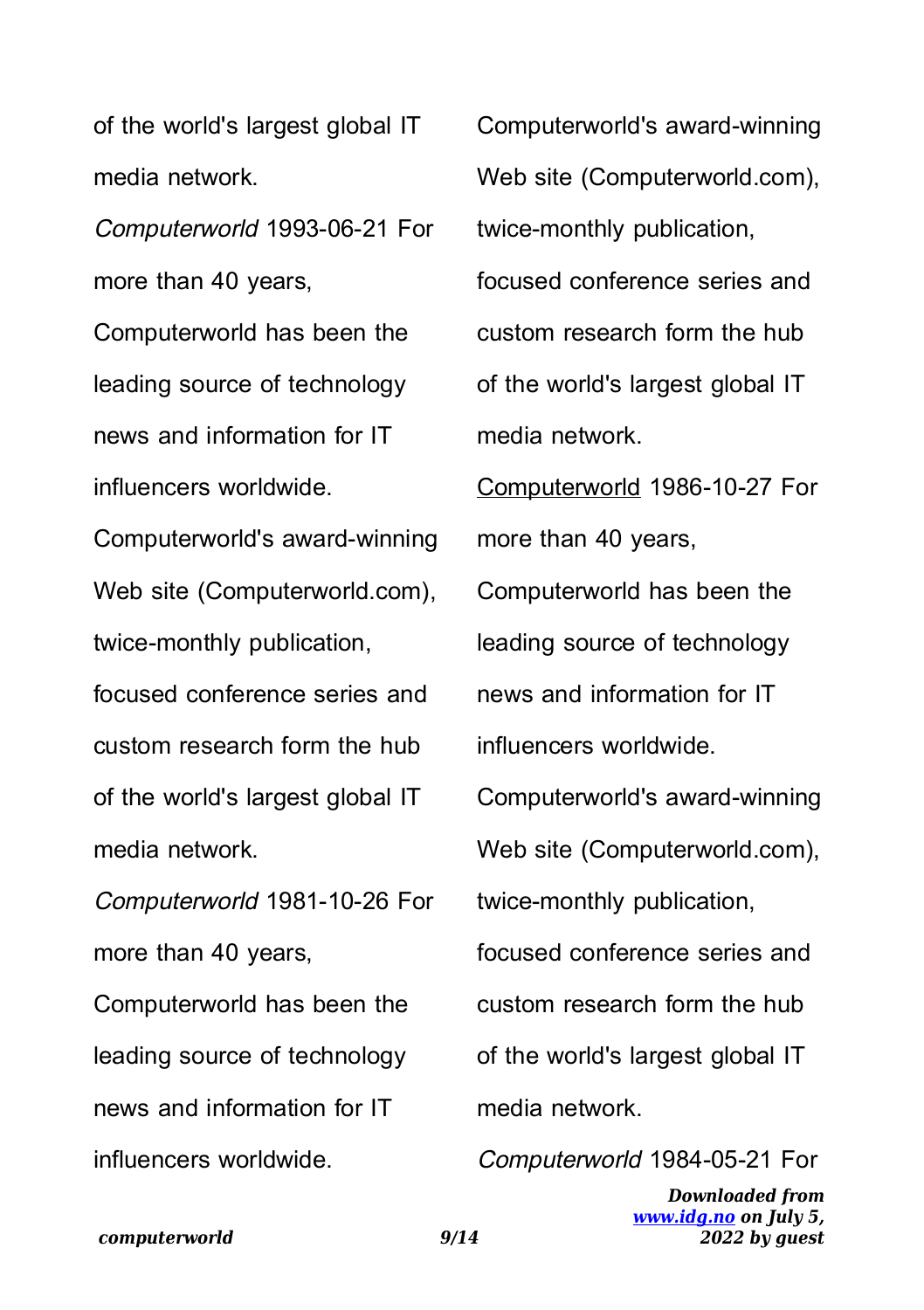more than 40 years, Computerworld has been the leading source of technology news and information for IT influencers worldwide.

Computerworld's award-winning Web site (Computerworld.com), twice-monthly publication, focused conference series and custom research form the hub of the world's largest global IT media network.

Computerworld 1985-04-22 For more than 40 years, Computerworld has been the

leading source of technology news and information for IT influencers worldwide.

Computerworld's award-winning Web site (Computerworld.com). twice-monthly publication,

focused conference series and custom research form the hub of the world's largest global IT media network.

**Computerworld** 1982-06-07 For more than 40 years, Computerworld has been the leading source of technology news and information for IT

influencers worldwide.

Computerworld's award-winning

Web site (Computerworld.com),

twice-monthly publication,

focused conference series and custom research form the hub of the world's largest global IT media network.

**Computerworld** 1973-08-29 For more than 40 years,

Computerworld has been the

leading source of technology

*Downloaded from [www.idg.no](http://www.idg.no) on July 5, 2022 by guest*

*computerworld 10/14*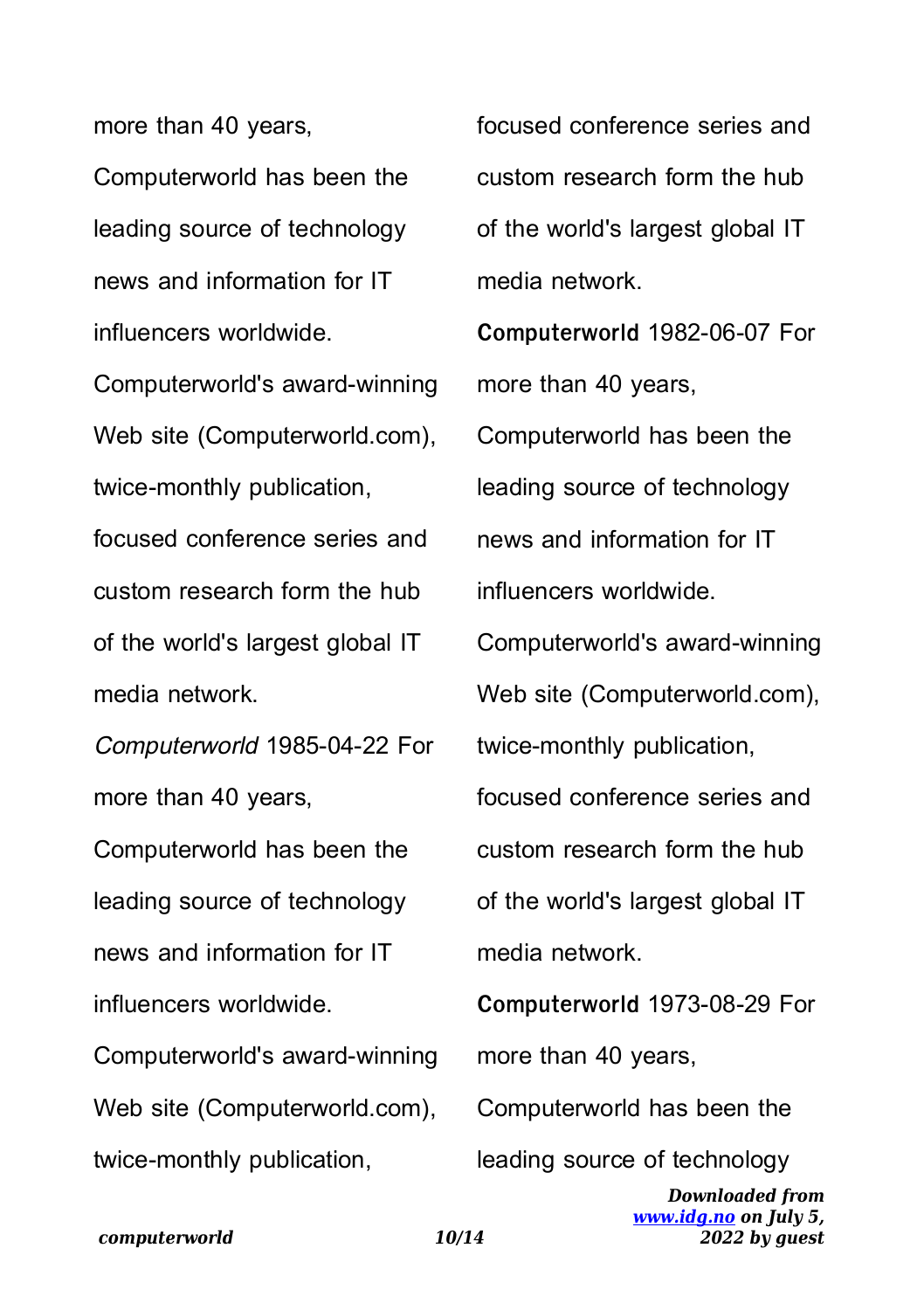news and information for IT influencers worldwide. Computerworld's award-winning Web site (Computerworld.com), twice-monthly publication, focused conference series and custom research form the hub of the world's largest global IT media network. **Computerworld** 1982-03-15 For more than 40 years, Computerworld has been the leading source of technology news and information for IT

influencers worldwide. Computerworld's award-winning Web site (Computerworld.com), twice-monthly publication, focused conference series and custom research form the hub of the world's largest global IT

media network.

**Computerworld** 2000-04-03 For more than 40 years, Computerworld has been the leading source of technology news and information for IT influencers worldwide. Computerworld's award-winning Web site (Computerworld.com), twice-monthly publication, focused conference series and custom research form the hub of the world's largest global IT media network. Computerworld 1987-04-20 For more than 40 years, Computerworld has been the leading source of technology news and information for IT influencers worldwide. Computerworld's award-winning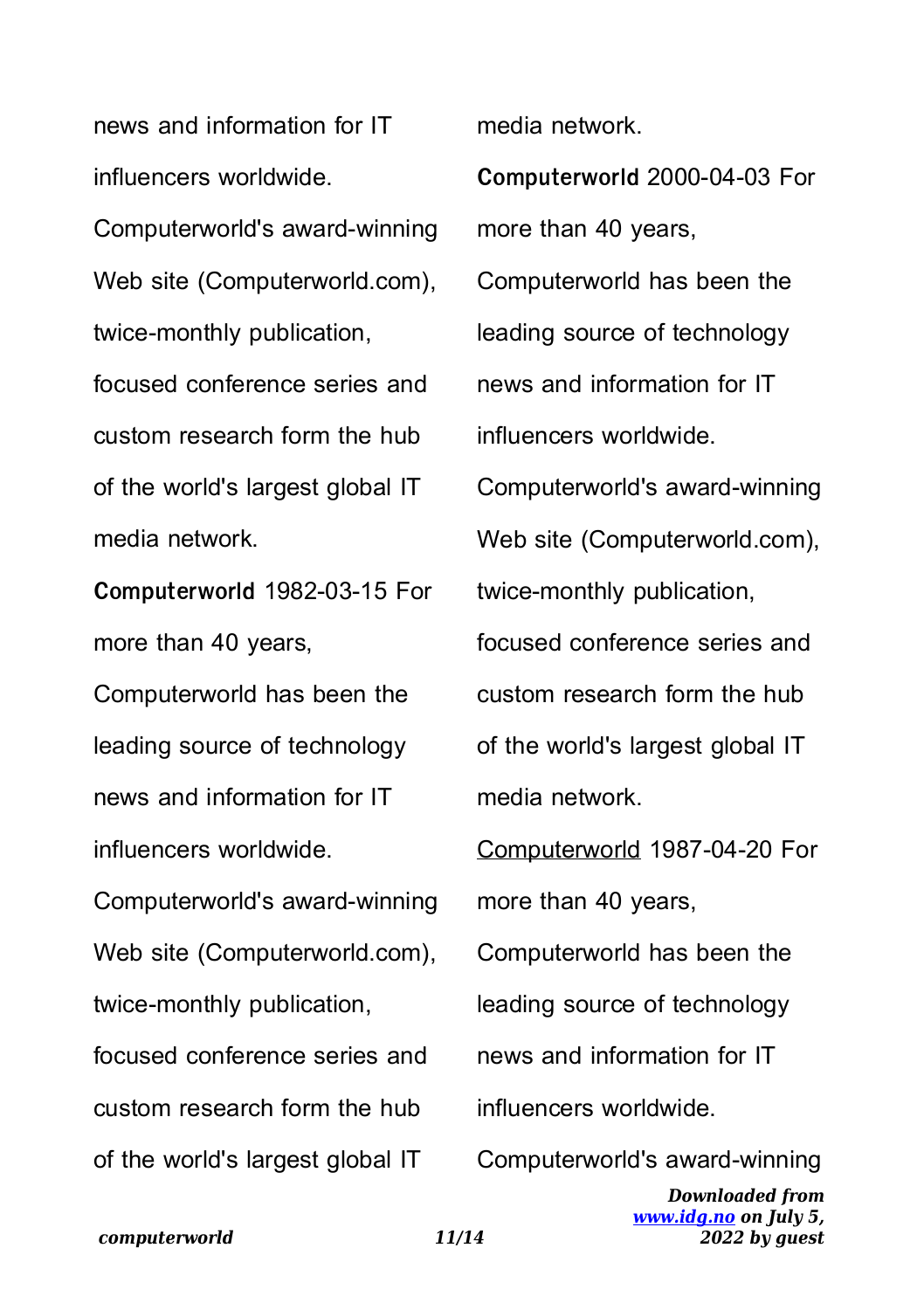Web site (Computerworld.com), twice-monthly publication, focused conference series and custom research form the hub of the world's largest global IT media network.

**Computerworld** 1984-11 For more than 40 years, Computerworld has been the leading source of technology news and information for IT

influencers worldwide.

Computerworld's award-winning Web site (Computerworld.com), twice-monthly publication, focused conference series and custom research form the hub of the world's largest global IT media network.

**Computerworld** 1985-10-07 For more than 40 years,

Computerworld has been the leading source of technology news and information for IT influencers worldwide. Computerworld's award-winning Web site (Computerworld.com), twice-monthly publication, focused conference series and custom research form the hub of the world's largest global IT media network. **Computerworld** 1983-04-11 For more than 40 years, Computerworld has been the leading source of technology news and information for IT influencers worldwide. Computerworld's award-winning Web site (Computerworld.com), twice-monthly publication, focused conference series and

> *Downloaded from [www.idg.no](http://www.idg.no) on July 5, 2022 by guest*